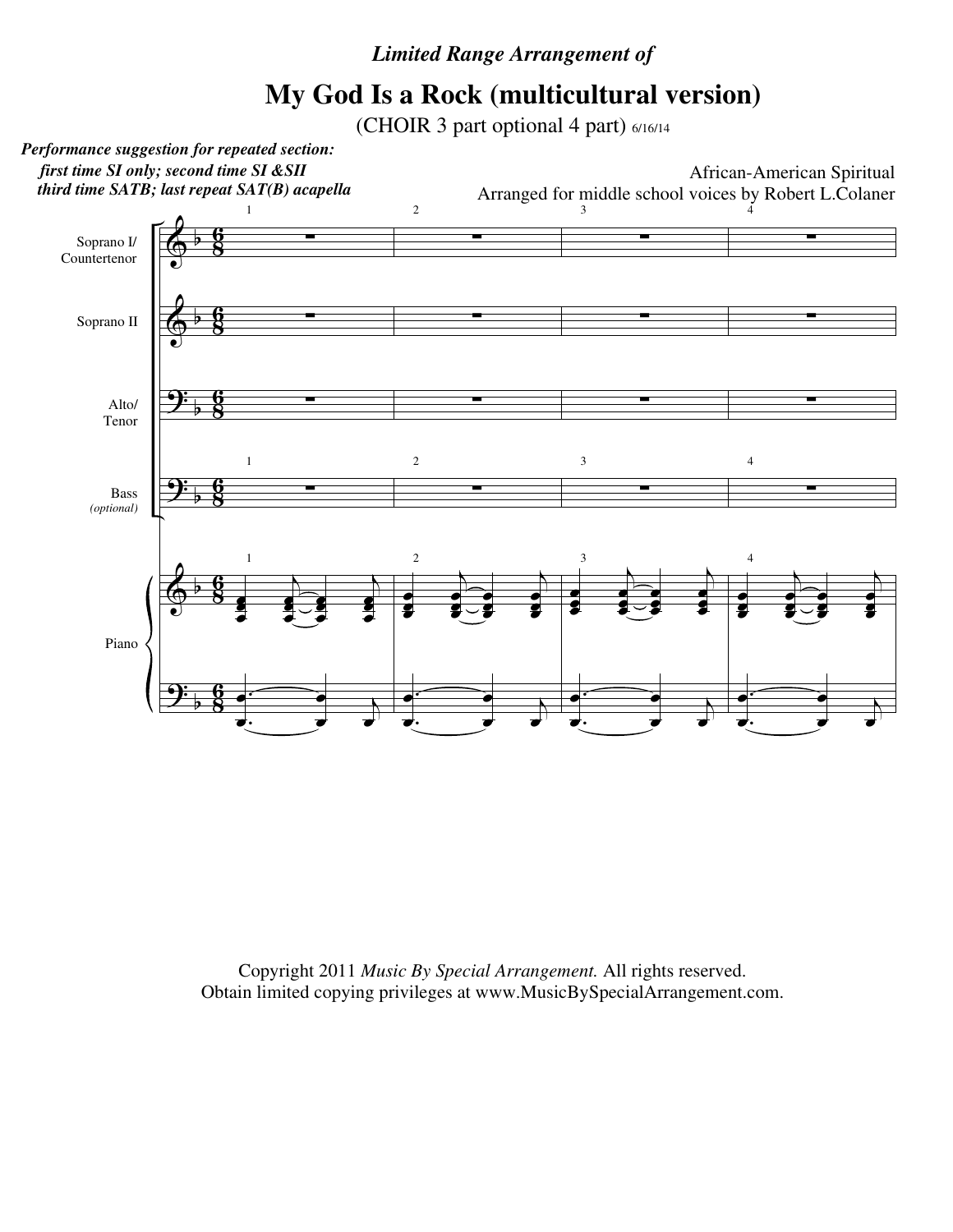

2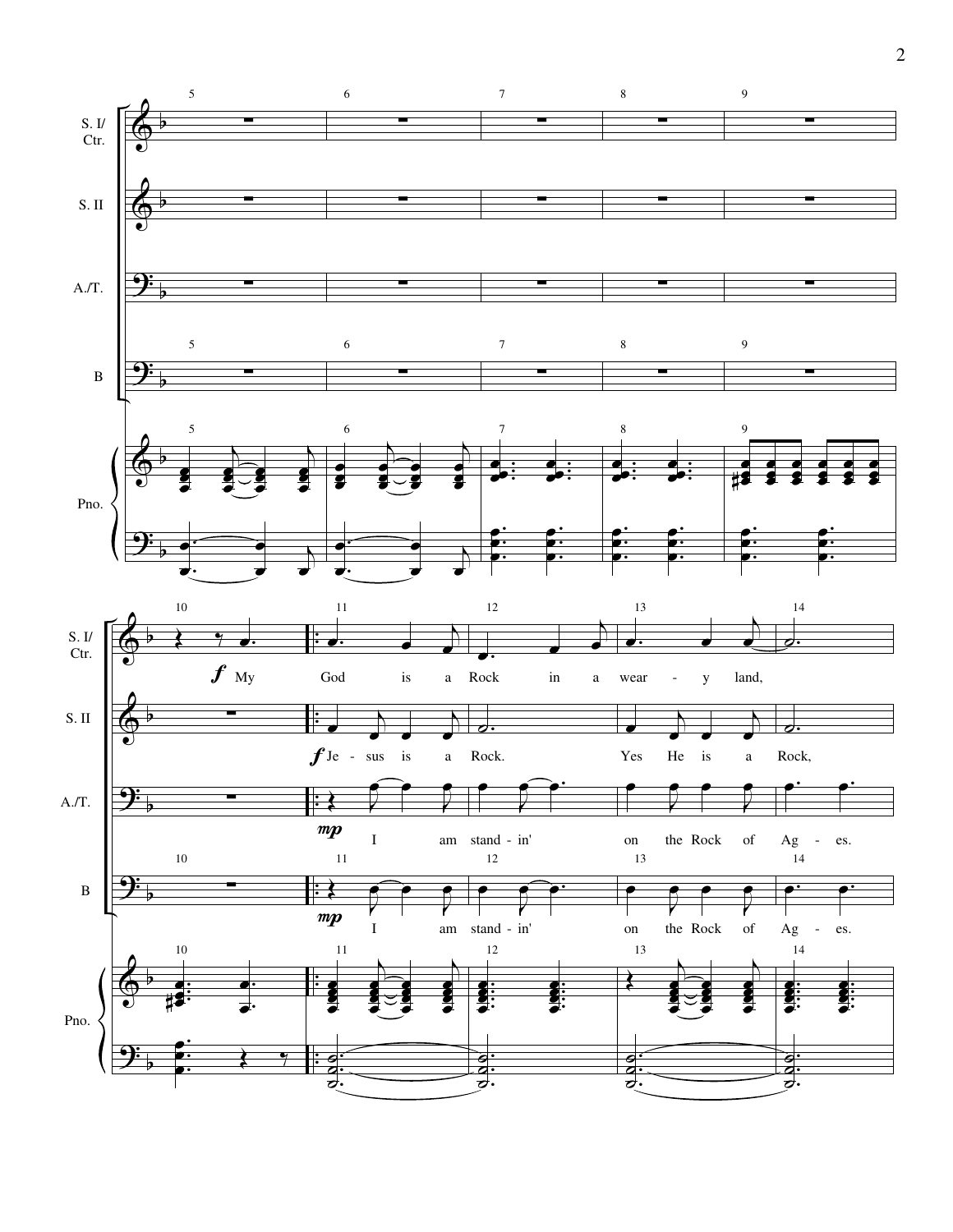$\Phi$  $\Phi$ <u>.</u> <u>.</u>  $\Phi$ <u>.</u> b b b b b b S. I/ Ctr. S. II A./T. B Pno. 15  $\overrightarrow{e}$  $\overline{A}$ œ wear - y land, œ  $\overline{A}$  $\frac{1}{\cdot}$  $\overline{A}$ œ Je - sus is the  $\overline{\mathbf{z}}$  $\widehat{\phantom{a}}$ J œ I am 15 Œ J  $\overline{\mathbf{e}^{\bullet}}$ J œ I am 15 Œ  $\overline{A}$ œ e<br>S œ œ e<br>S œ  $\overline{A}$ œ e<br>S ē . . . <u>ነበ</u>  $\overline{a}$  $\frac{1}{2}$ 16 ˙. ˙. Rock. œ J  $\widehat{\mathbf{e}}$ stand - in' 16 œ J  $\overline{\cdot\cdot\cdot}$ stand - in' 16 . . . œ œ œ . . . œ œ œ . . . ˙ ˙  $\bullet$ 17  $\bullet$ .  $\bullet$  $\overline{A}$ œ wear - y land. œ  $\overline{A}$  $\frac{1}{\cdot}$  $\overline{A}$ œ Yes, He is the œ J e<br>R J œ on the Rock of 17 œ J  $\overline{\bullet}$ J œ on the Rock of 17 Œ  $\overline{A}$ ee L ee<br>ee e<br>Loo œ ee L ee⁄ e<br>S ě<br>C  $\overline{A}$ ee L ee<br>ee e<br>Loo ě<br>C . . .  $\overline{\phantom{0}}$  $\frac{a}{d}$ 18 <u>e. e.</u> My ˙. Rock.  $\overrightarrow{e}$ Ag - es. 18 œ. œ. Ag - es. 18 . . . . œL ee<br>ee e<br>S ě<br>C . . . . œ L ee<br>ee e ě<br>C . . <u>:</u> œ e e í œ œ e e œ  $\overline{A}$ œ 19  $\overrightarrow{e}$ .  $\overrightarrow{e}$ j œ God is a œ  $\overline{A}$  $\overrightarrow{ }$  $\overline{A}$ œ Je - sus is the  $\leftrightarrow$ œ œ J œ I am 19 Œ J  $\overline{\mathbf{e}^{\bullet}}$ J œ I am 19 Œ  $\mathcal{A}$ œ L ee<br>ee e<br>S œ œ œ e ě<br>C  $\overline{A}$ œ L ee<br>ee e<br>S ě<br>C . . . ˙ ˙  $\overline{\mathcal{O}}$  $\Phi$  $\Phi$ <u>.</u> <u>?</u>  $\Phi$ <u>.</u> b b b b b b S. I/ Ctr. S. II A./T. B Pno. 20 œ. œ  $\overline{A}$ œ Rock in a ˙. Rock. œ ₹  $\widehat{\phantom{I}}$ stand - in' 20 œ J  $\overline{\cdot}$ stand - in' 20 . . . :<br>: ee L ee<br>ee e<br>Let ě<br>C . . . . œL œ e<br>S ĕ<br>Ö . . . ˙ ˙ ៍ $\mathbf{\Omega}$ 21  $\overline{\phantom{a}}$  $\overline{A}$ œ wear - y land. œ  $\overline{A}$  $\frac{1}{\cdot}$  $\overline{h}$ œ Yes, He is the œ J e e J œ on the Rock of 21 œ J  $\overline{\bullet}$ J œ on the Rock of 21 Œ  $\sharp$ ee L œ e<br>S œ ee" L œ e<br>S ĕ<br>Ö  $\overline{A}$ œ œ e ě<br>O . . . ˙ ˙ 귱. 22  $\bullet$   $\bullet$   $\bullet$  $\overline{A}$ œ He's a  $\overline{\phantom{a}}$  $\overline{A}$ œ Rock. He's a œ ₹ œ œ J œ Ag - es. He's a 22 œ J  $\overline{\bullet}$   $\overline{\bullet}$ J œ Ag - es. He's a 22 . . . :<br>: ee L ee<br>ee e<br>Let ě<br>C . . . :<br>: ee L ee<br>ee e<br>C ě<br>C . . . ˙ ˙ ິດ<br>O 23 œ  $\overline{A}$  $\mathbf{L}$  $\overline{N}$ œ shel - ter in the œ  $\overline{A}$  $\overline{\phantom{a}}$  $\overline{N}$ œ shel - ter in the œ J  $\overline{e}$ J œ shel - ter in the 23 œ J  $\overline{\bullet}$ J œ shel - ter in the 23 . . . ˙ ˙ ˙ . . . ˙ ˙  $\frac{1}{2}$ My God Is a Rock - mutlicultural (arr. Colaner 6/16/14) 3